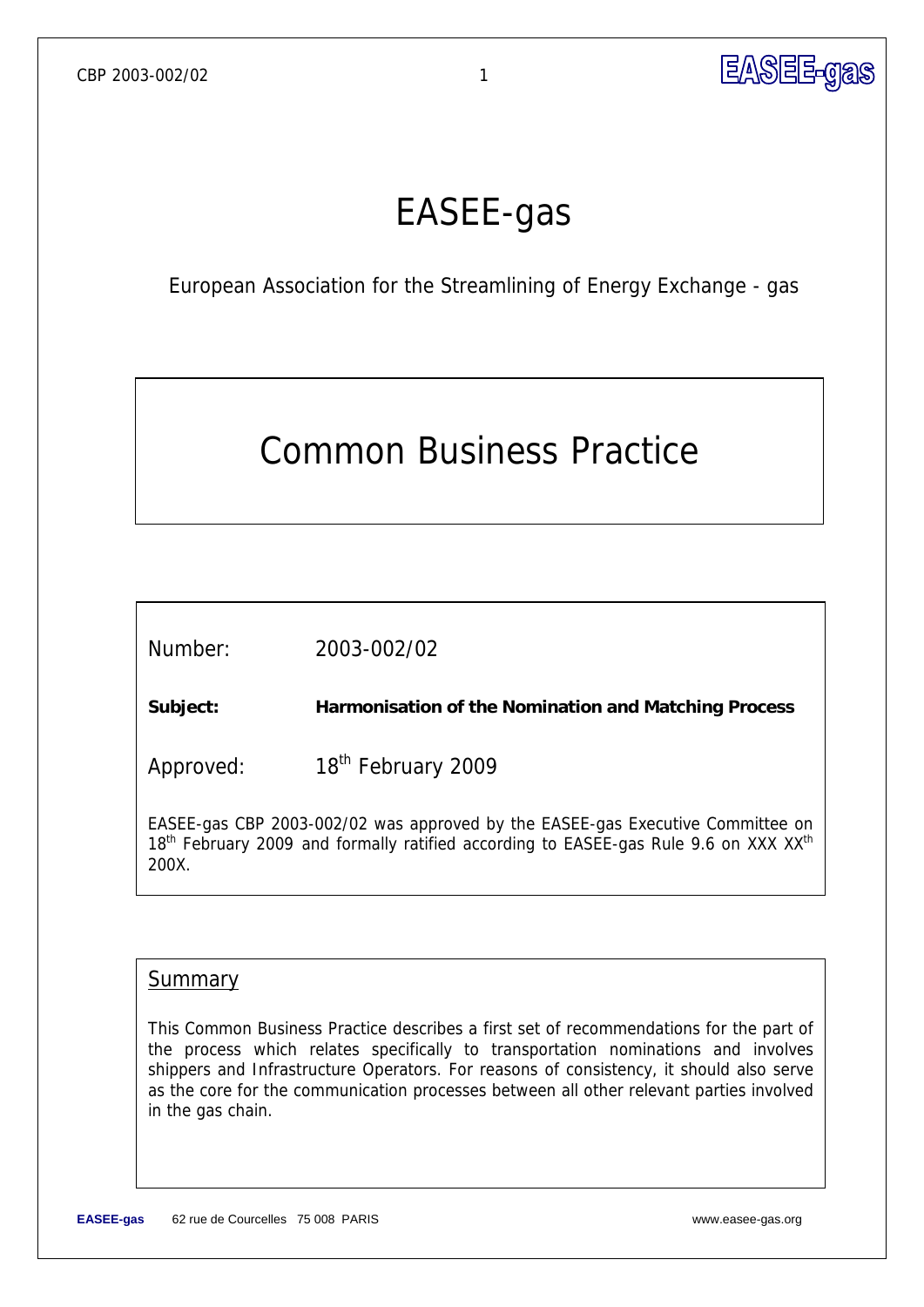

## **About EASEE-gas**

The European Association for the Streamlining of Energy Exchange-gas (EASEE-gas) was created by six founding members on March  $14^{th}$ , 2002. EASEE-gas's aim is to support the creation of an efficient and effective European gas market through the development and promotion of common business practices (CBPs) that intend to simplify and streamline business processes between the stakeholders.

The creation of EASEE-gas is a project that is fully supported by the European Commission and by the European Regulators through the so-called Madrid Forum. It was achieved through the work of a dedicated Task Force supported by EFET, Eurogas, Eurelectric, GEODE, GTE, OGP and the Edigas group.

The association is fundamentally based on company membership and voluntary contribution towards the development of common business practices.

Full membership in EASEE-gas is open to all companies, European or other, that are involved in the European gas business, from producers to end users, and to companies that are their service providers. Companies can subscribe to full membership in one or more of the eight gas industry segments.

Associate membership in EASEE-gas is open to government agencies, e.g. regulators, through to organisations such as gas business trade associations and to individuals that may contribute to the benefit of EASEE-gas. Associate members do not pay annual fees, nor do they have voting rights.

The development of common business practices within EASEE-gas is organised through working groups under the supervision of an executive committee that is representative of the various gas industry segments. Participation in the working groups is limited to members only.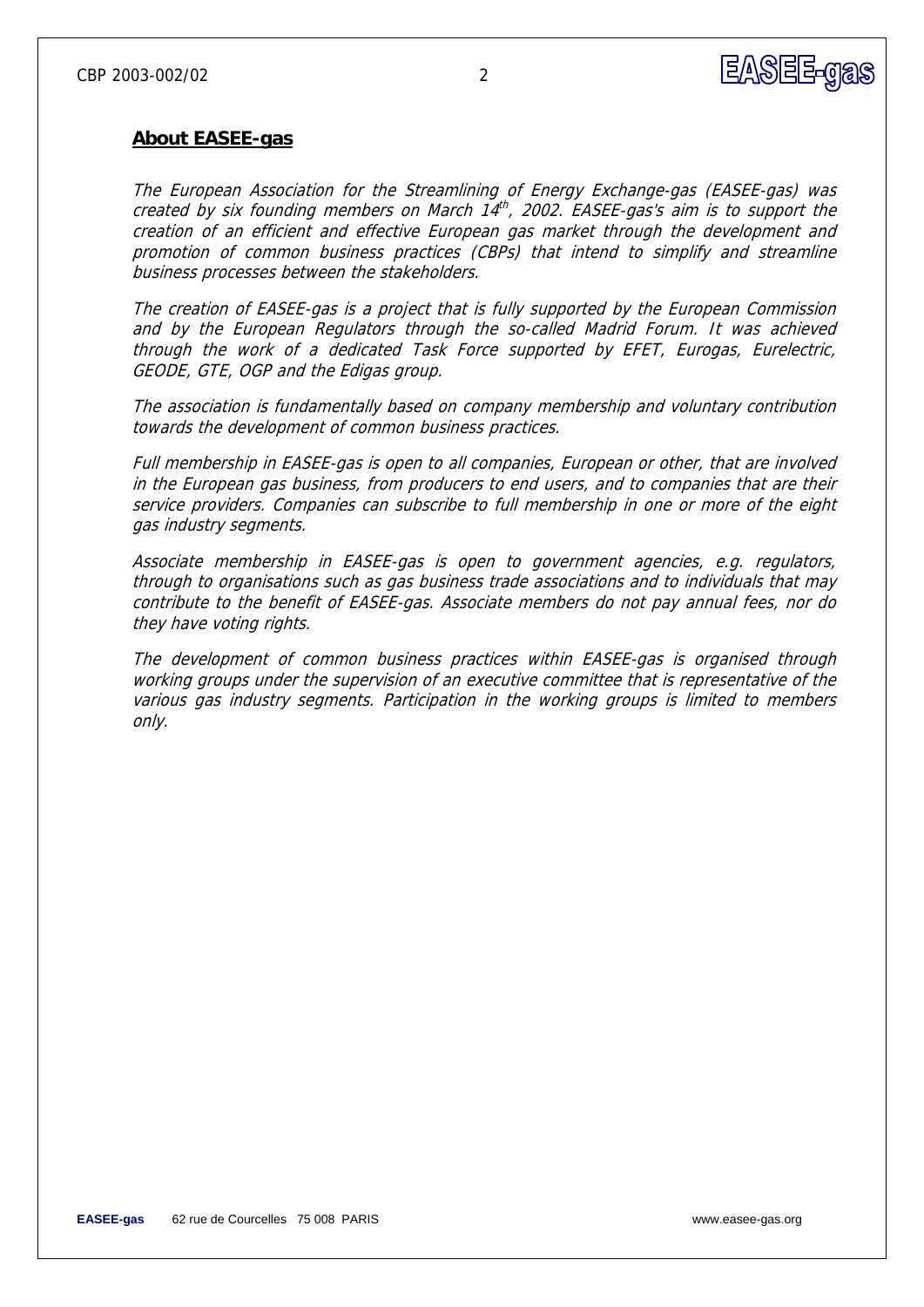## **Common Business Practice 2003-002/02 "Harmonisation of the Nomination and Matching Process"**

This following Common Business Practice CBP has been approved by EASEE-gas for use in gas business transactions across interface points<sup>1</sup> and constitutes a first set of recommendations for the part of the process which relates specifically to transportation nominations and involves shippers on one hand, TSOs, LNG Terminal Operatorss, Storage System Operators and producers (together Infrastructure Operators – IOs) on the other hand; relevant processes used by all other parties involved in the gas chain should be consistent herewith. This CBP reflects minimum requirements and does not exclude additional provisions between individual parties.

## **Gas Day**

A Gas Day starts at 06:00 Local Time and ends at 06:00 Local Time on the next day within a given time zone.

This reflects the current practice in most of the contractual agreements between the members of EASEE-gas.

For interface points at the intersection of two time zones, specific provisions have to be agreed between the involved parties in order to solve the one-hour shift in time between the beginning and the end of the Gas Day at the two sides of the interface.

#### **Nomination scheme**

#### **General remarks**

Nomination deadlines mentioned in this CBP document imply the use of electronic communication between all involved parties. As far as communication between shippers and IOs is concerned, at present the most commonly used way is by using the EDIG@S communication protocol as it is already being used by a large number of EASEE-gas members. However, back-up provisions have to be foreseen in case of communication problems.

It is also agreed that nominations can be sent at all times. However, only the last applicable nomination that was sent before a nomination deadline will be taken into account. This principle of 'buffering nominations' will be used throughout the whole process.

The time reference used in the nomination scheme is 'Coordinated Universal Time'  $(UTC<sup>2</sup>)$ , as defined and recommended by the International Radio Consultative Committee (IRCC), a predecessor organization of the ITU-T, and maintained by the 'Bureau International des Poids et Mesures' (BIPM). (CCIR Recommendation 460-4, or ITU-T Recommendation X.680 (7/94), contains the full definition.)

## **Handling mismatches - 'Lesser rule' principle**

Flow is required to be calculated at both sides of an interconnection point on an identical basis. Therefore, during the process of validating and confirming nominations, the IO called 'lesser rule' principle will be applied, meaning that in case of different positions

-

<sup>1</sup> For the purpose of this CBP, interface points are defined as the physical points where gas sale/purchase/trade/transfer may be taking place.

 $^{\rm 2}$  UTC is equivalent to mean solar time at the prime meridian (0° longitude), formerly expressed in GMT.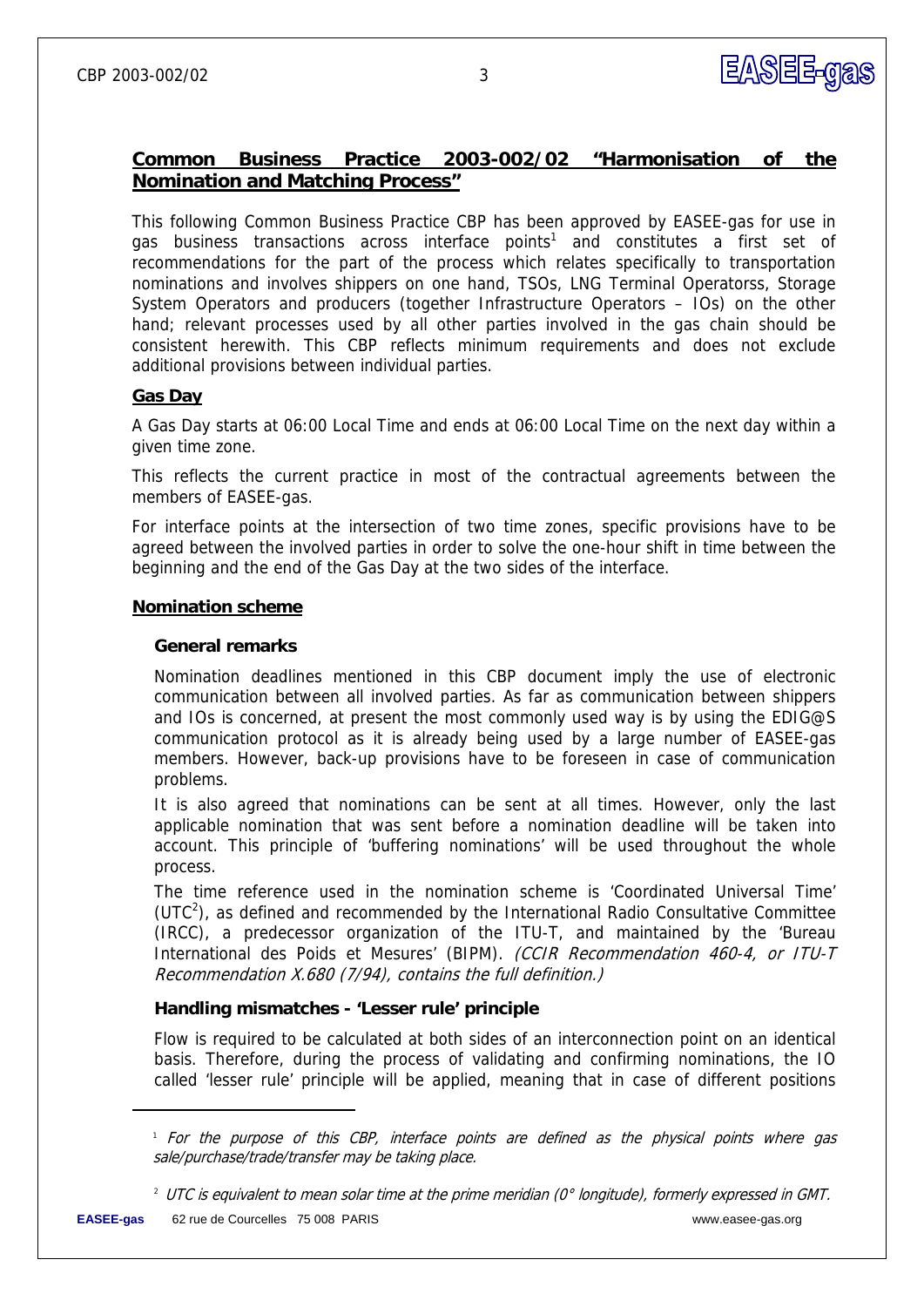

between a delivering and a receiving shipper at the two sides of an interconnection, and in case neither of the shippers adjusts its position, the higher of the two values will be reduced by the IO to the lower value in order to avoid a discontinuity over the intersection.

## **Initial nomination scheme – deadlines**

## *First Shipper Deadline = 13:00 UTC, 12:00 UTC during "Summer-time period"<sup>3</sup> (Gas Day D-1)*

Deadline for shippers to submit transport nominations to their respective IOs for transportation on Gas Day D. All nominations arriving after said deadline will be 'buffered' until the next nomination deadline for shippers.

## *First IO Deadline = 14:00 UTC, 13:00 UTC during Summer-time period (Gas Day D-1)*

Deadline for IOs to send a 'matching notice' to their respective shippers having submitted a nomination before the First Shipper Deadline. This implies that between the First Shipper Deadline and the First IO Deadline adjacent IOs exchange information with regard to the nominations as received from their respective shippers.

## *Second Shipper Deadline = 15:00 UTC, 14:00 UTC during Summer time period (Gas Day D-1)*

Deadline for shippers to submit revised transport nominations to their respective IOs for transportation on Gas Day D. This deadline has been added in order to allow shippers to correct or revise their nominations. Nominations arriving after the First Shipper Deadline will be considered as nominations for the Second Shipper Deadline.

## *Second IO Deadline = 17:00 UTC, 16:00 UTC during Summer time period (Gas Day D-1)*

Deadline for IOs to send a 'confirmation notice' to their respective shippers having submitted nominations before the First or Second Shipper Deadline. The confirmation notice will confirm to the shipper the (hourly or daily) quantities of gas that will be scheduled to flow on Gas Day D. The confirmed quantities will take into account the shipper's nomination, contractual provisions between the shipper and the IO, constraints (if any) and the 'lesser rule'. The calculation of the confirmed quantities will be done by the IOs between Second Shipper Deadline and Second IO Deadline.

## **Renominations**

## *General principles*

As a general principle and as a minimum requirement, renominations should be received at the latest two (2) full hours before the relevant hour bar before becoming effective.

Furthermore, the number of messages should be limited to the necessary information to be exchanged. As long as there is no new information, no additional message should be sent. However, in order to get a confirmation that a message has been received by the counterparty, an electronic acknowledgement should be foreseen.

-

<sup>&</sup>lt;sup>3</sup> "Summer-time period" as defined by Directive 2000/84/EC of the European Parliament and of the Council of 19 January 2001 on summer-time arrangements, and as amended by the European Parliament or the Council from time to time.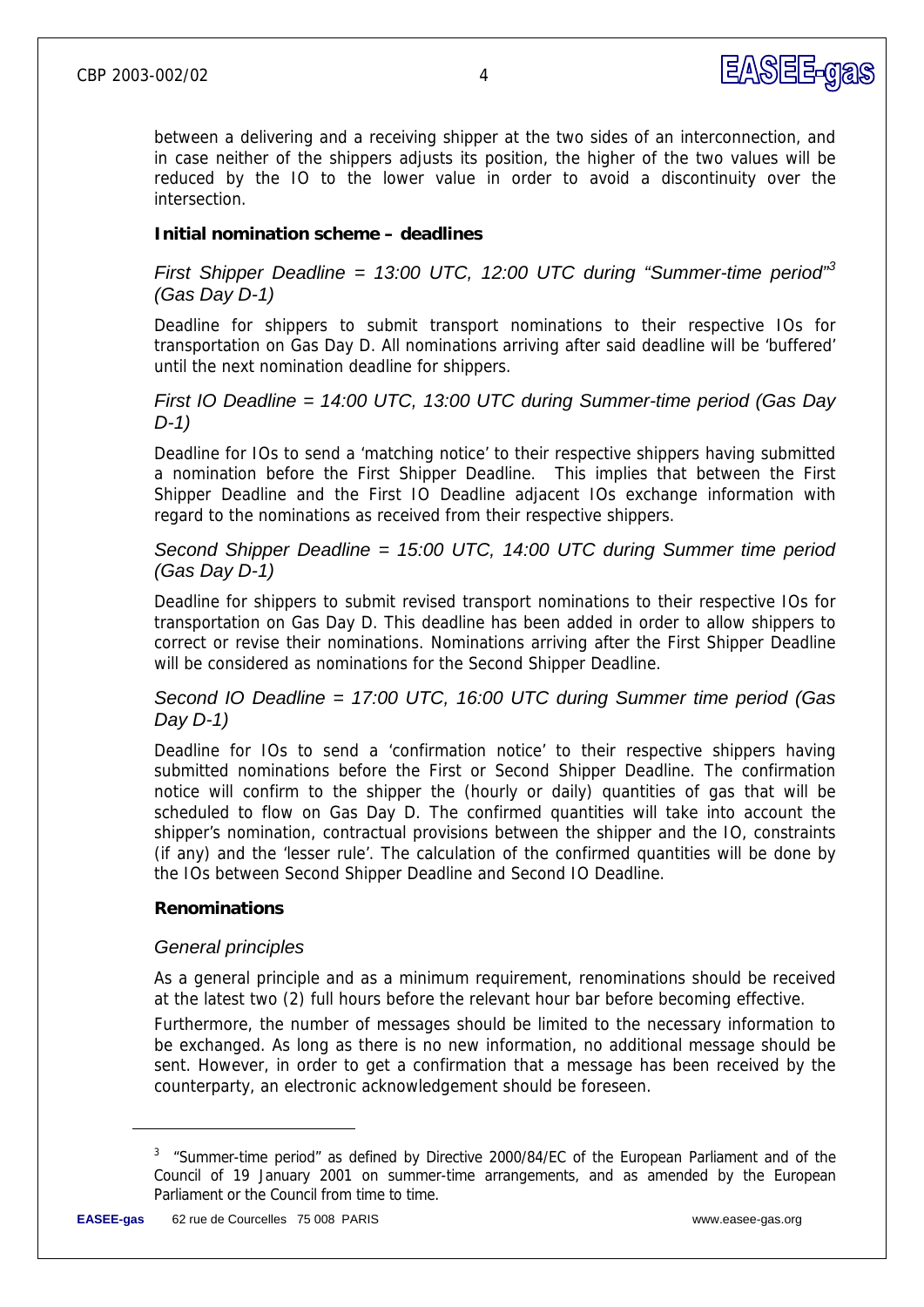## *Renominations before Gas Day D*

After the initial nomination process, which ends at the Second IO Deadline, IOs should allow for re-nominations in order to handle new nominations or re-nominations that arrived after the Second Shipper Deadline. However, as there is no real need to have a continuous process before the Gas Day and in order to limit the number of nominations, IOs should allow for at least two additional re-nomination deadlines on Gas Day D-1:

*Third Shipper Deadline = 19:00 UTC, 18:00 UTC during Summer time period (Gas Day D-1)* 

Deadline for shippers to submit revised or new transport nominations to their respective IOs for transportation on Gas Day D. Nominations arriving after the Second Shipper Deadline will be considered as nominations for the Third Shipper Deadline.

## *Third IO Deadline = 21:00 UTC, 20:00 UTC during Summer time period (Gas Day D-1)*

Deadline for IOs to send a 'confirmation notice' to their respective shippers having submitted nominations before the 3<sup>rd</sup> Shipper Deadline. The confirmation notice will confirm to the shipper the quantities of gas that will be scheduled to flow on Gas Day D.

*Fourth Shipper Deadline = 23:00 UTC, 22:00 UTC during Summer time period (Gas Day D-1).* 

Deadline for shippers to submit revised or new transport nominations to their respective IOs for transportation on Gas Day D. Nominations arriving after the Third Shipper Deadline will be considered as nominations for the Fourth Shipper Deadline.

*Fourth IO Deadline = 01:00 UTC, 00:00 UTC during Summer time period (Gas Day D-1).* 

Deadline for IOs to send a 'confirmation notice' to their respective shippers having submitted nominations before the Fourth Shipper Deadline. The confirmation notice will confirm to the shipper the quantities of gas that will be scheduled to flow on Gas Day D.

## *Within Day renominations*

As from two (2) hours before the start of Gas Day D until three (3) hours before the end of Gas Day D, IOs will allow for a continuous re-nomination process, taking into account a two (2) full hour lead time as from the hour bar. At the end of this period, IOs will issue a confirmation notice to confirm the rescheduled quantities of gas for Gas Day D.

#### **Message content**

All notices from the shippers shall include information with regard to the receiving or delivering shippers in the adjacent transmission system in order to allow for a matching process. Information with regard to shippers in an adjacent transmission system can be submitted in a coded way in order to hide the name of these shippers. Issuing of codes will be administered by the relevant IO.

All notices, being issued by the IOs, shall have the same structure and shall be composed of two basic sets of information:

1) A first block of information relates to the shipper in relationship with its IO - for a Matching Notice, issued by the IO, it will repeat the nomination of the shipper as received by its IO